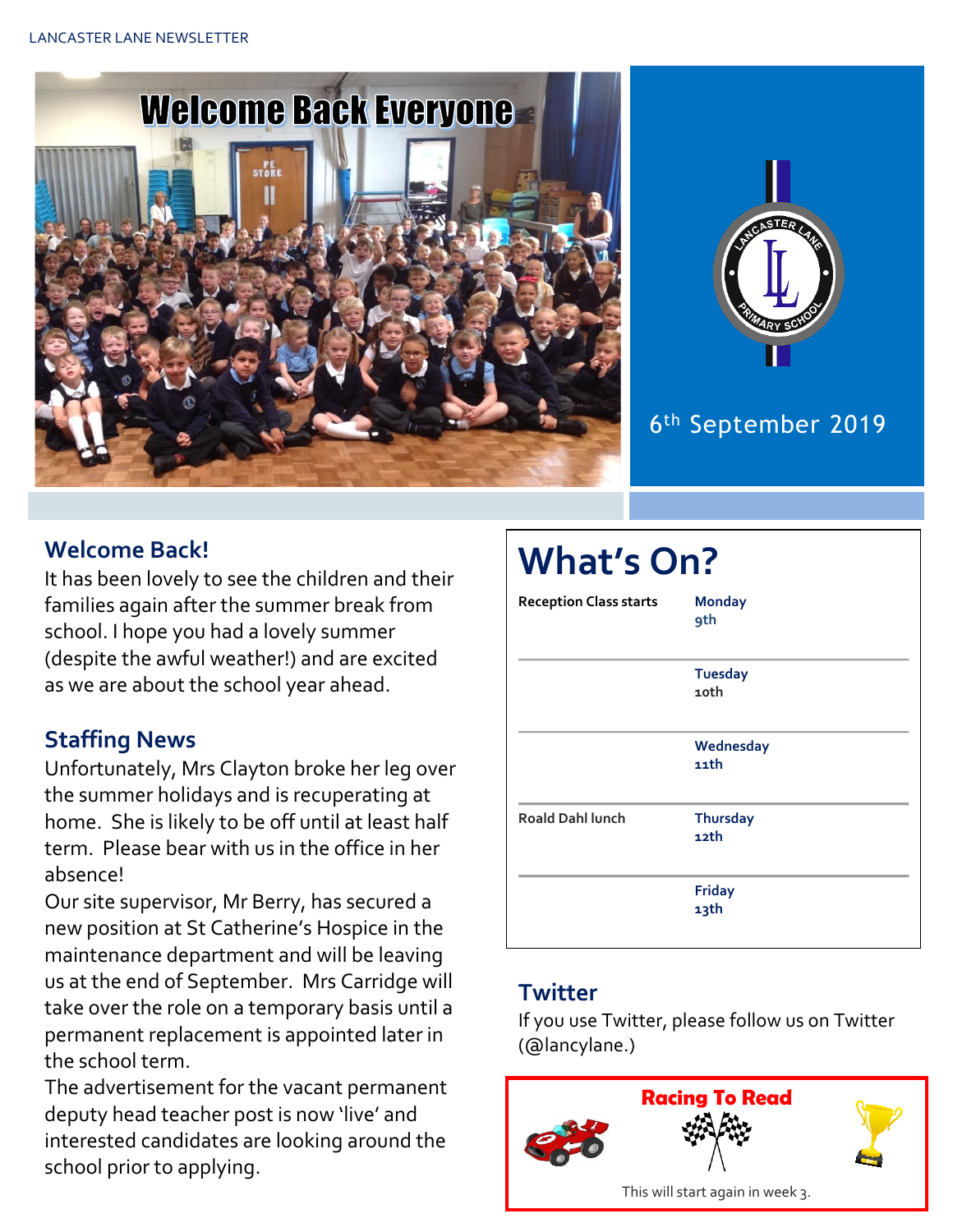#### **Welcome!**

This week we welcomed Cameron to  $Y_5$  and Freya to Year 4. Both have settled in wonderfully and we hope they already feel like Lancy Laners.

#### **PTA Meeting**

The next PTA meeting will be held on Monday, 16th September in the Y4 Classroom. Meetings last no longer than half an hour and a warm welcome awaits. Please try and come along if you can.

### **Jeans for Genes Day**

We will be taking part on Jeans for Genes day on FRIDAY, 20th September. Any child who wishes to come to school in jeans on that Friday in exchange for a small donation will help us to be able to make a donation to the Jeans for Genes organisation from which the kleefstrasyndrome.org will receive 50% of the money raised.

#### **Scarecrow Festival**

Look out for our scarecrows at the edge of the car park who will be on display from Monday, 9th September as part of Clayton-le-Woods Parish Council's Scarecrow Festival.

### **After School Clubs**

The ParentMail regarding after school clubs will be sent home next week. Clubs will start week beginning 16th September.

#### **Waterproofs and Wellies**

ALL children should have Wellington boots, waterproof trousers and a waterproof coat in school EVERY DAY. We do not have indoor play and so your child will be outside at breaks whatever the weather. Please speak to your child's teacher if you have difficulty in sending these into school for your child.

### **Team Captains**

Congratulations to Lily, Sammy, Regan, Lola, Maisie, Jake, Melissa and Sam Mc on being elected team captains by their fellow peers.

#### **Outside Achievements**

Will in Y6 competed in a dressage competition and came  $12<sup>th</sup>$ nationally, Tilly Y5 completed summer training for golf, Beth in Y5 and Lucy in Y2 completed a 10 mile challenge and both completed the Library Reading Challenge and earned a Blue Peter badge for trying a new sport, Beth also won 3 bronze medals for swimming, Summer and Sophie P in Y2 achieved their  $1^{st}$  gymnastics award, Poppy in Y5 and Ben in Y2 ran 50 junior park runs which equates to an ultra marathon and Daniel in Y2 completed his Stage 2 in swimming. Well done to all of you.







Year 1 have been learning about the moon landings, sampling some astronaut food and building rockets.